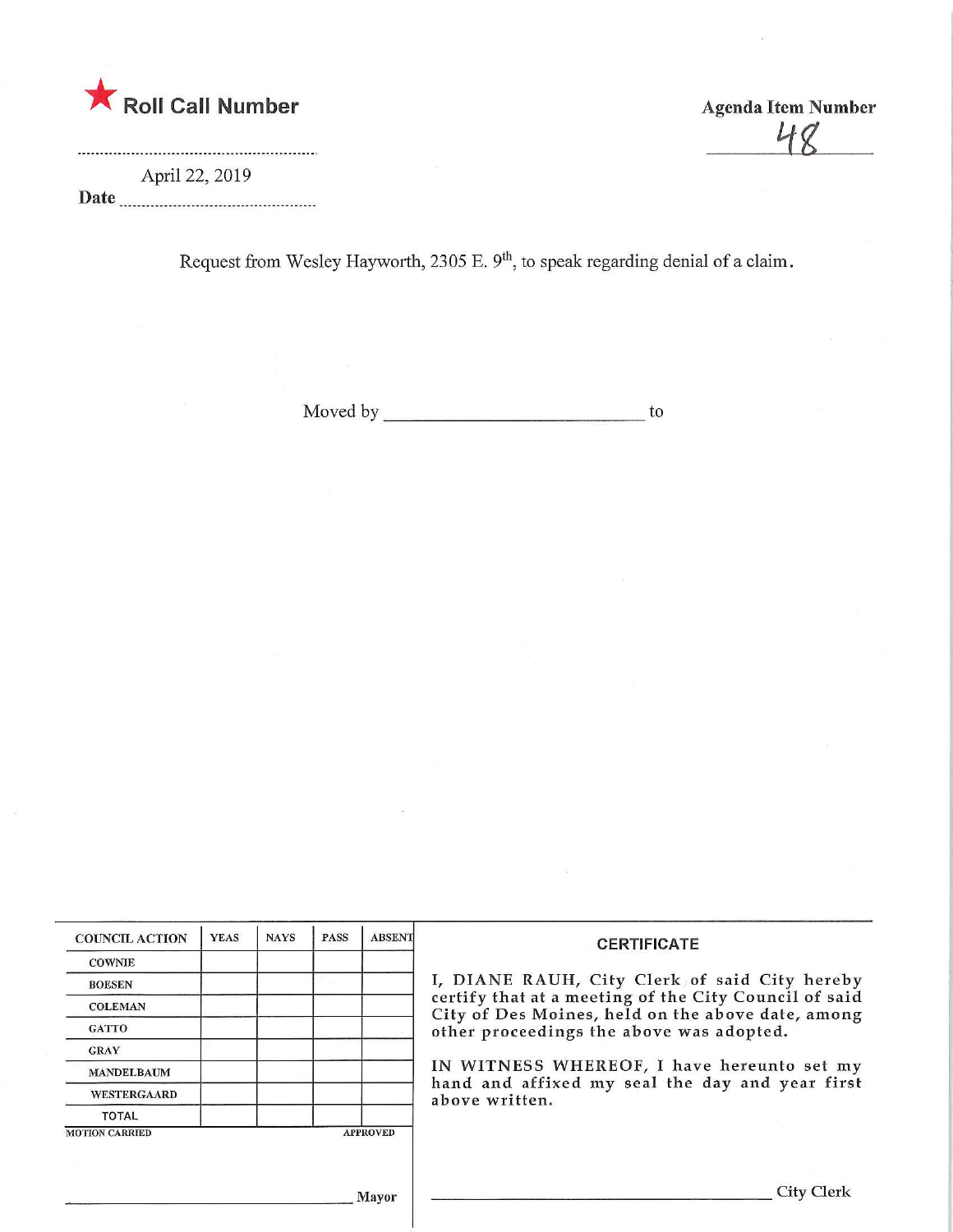## REGISTRATION FORM TO SPEAK AT CITY COUNCIL MEETING

| To: The Honorable Mayor<br>And<br>Members of the City Council<br>City of Des Moines, Iowa<br>c/o City Clerk                                               | $2019$ After $-$ C. For $f: 23$ |
|-----------------------------------------------------------------------------------------------------------------------------------------------------------|---------------------------------|
| I/We $\frac{1}{2}$ (Please Print) $\frac{1}{4}$ $\frac{1}{4}$ $\frac{1}{4}$ $\frac{1}{4}$ $\frac{1}{4}$ $\frac{1}{4}$                                     |                                 |
| hereby request permission to speak at the Des Moines City Council                                                                                         |                                 |
| meeting of <u>April 8, 2019</u> , regarding<br>See affacted                                                                                               |                                 |
|                                                                                                                                                           |                                 |
|                                                                                                                                                           |                                 |
|                                                                                                                                                           |                                 |
| Have you contacted any City Staff regarding the subject matter of your<br>request? If so, please advise which department or individual.<br>- see attached |                                 |
| $\sigma_{\text{av}}$<br>Name:<br>(Signature                                                                                                               |                                 |
| Address: 2305 E 9 <sup>t</sup> St                                                                                                                         |                                 |
| Daytime Phone: $515$ $265$ $1458$                                                                                                                         |                                 |
| PROCEDURAL RULES OF DES MOINES CITY COUNCIL:                                                                                                              |                                 |

## Part III. Agenda

Rule 16. Citizen Agenda Requests. Any citizen may request the right to have an item placed on the Agenda (including a request to speak) by filing such request in writing with the City Clerk prior to noon on the Tuesday preceding the Council meeting,

48

中部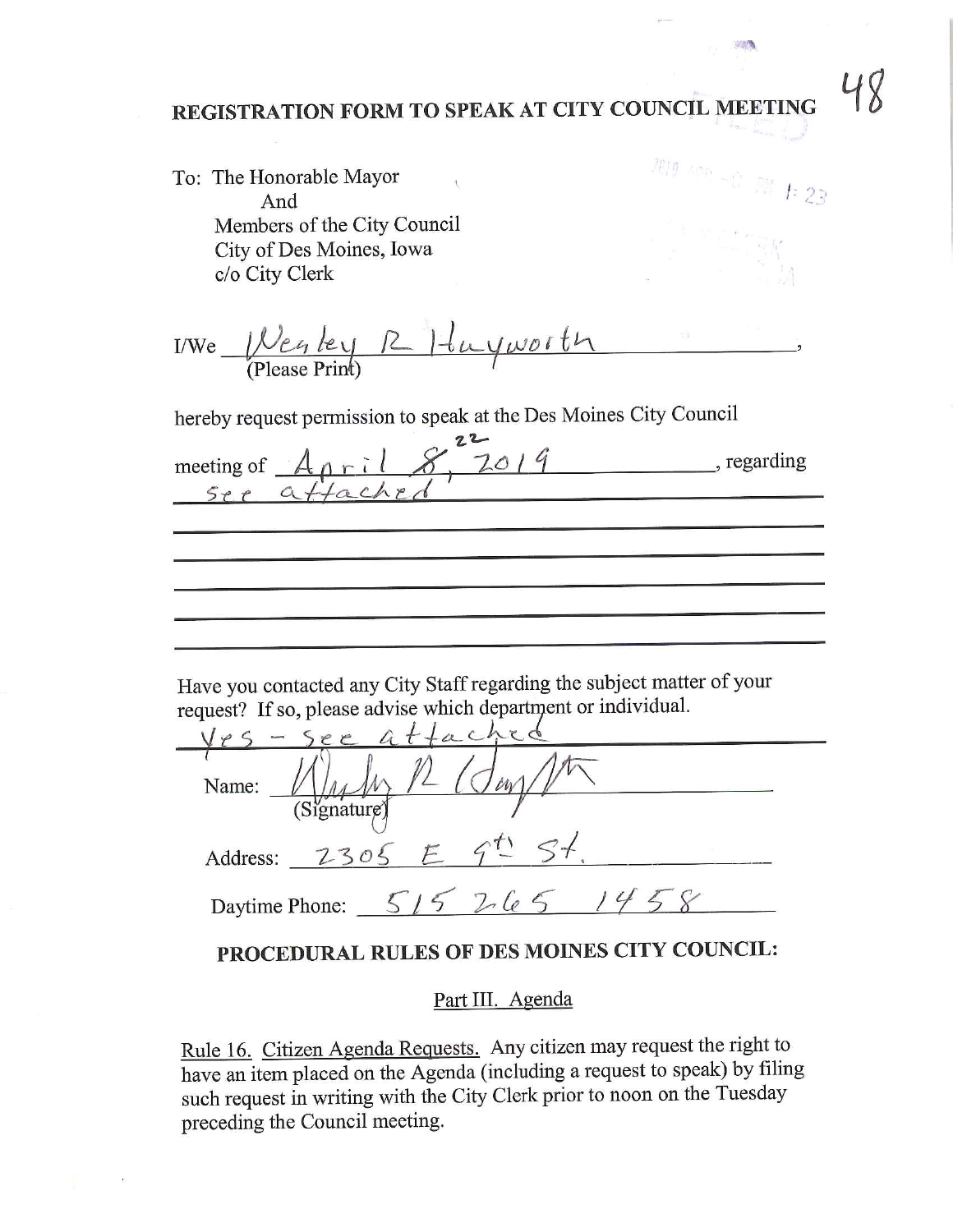Wesley R. Hayworth<br>2305 E. 9<sup>th</sup> St. 2305 E. 9th St. 9th St. 9th St. 9th St. 9th St. 9th St. 9th St. 9th St. 9th St. 9th St. 9th St. 9th St. 9th St<br>2305 E. 9th St. 9th St. 9th St. 9th St. 9th St. 9th St. 9th St. 9th St. 9th St. 9th St. 9th St. 9th St. 9th St des Montes Jacques Jacques Jacques Jacques Jacques Jacques Jacques Jacques Jacques Jacques Jacques Jacques Jacques Jacques Jacques Jacques Jacques Jacques Jacques Jacques Jacques Jacques Jacques Jacques Jacques Jacques Jac  $\cdots$ , 2019

City of Des Moines Legal Department 400 Robert D. Ray Drive Des Moines, IA 50309-1891

Re: your denial of my claim DOL 2/27/2019

You claim that you are not liable for damage to my car on 2/27/2019 because the City had insufficient prior knowledge of the City's pothole located in front of 1367 Pennsylvania. You further claim that you were notified on 2/26/2019 and that the City did not have a reasonable time to repair their pothole. we notified on 2/26/2019 and that the City did not have a reasonable fits had no opportunity  $\frac{d}{dx}$  2/26/19 the initial notification the City received/ and are  $\frac{d}{dx}$ 

to see this pothole prior to 2/26/19?<br>The City should have known about this pothole, having a fleet of vehicles driving around the City on a daily basis. Also a nearby homeowner stated that this pothole was reported, closed out by the City, and re-reported. The City did not "repair" their pothole for at least a week following notification and the subject incident. "Repair," or the City's concept of "repair," was not the only option. The City could have ibject incident. "Repair," or the City's concept of "repair only also have closed that lane or closed placed cones or barricades in front of their pothole. The City could also have closed that lane or closed

the street.<br>You seem to imply that I was somehow negligent. The City's pothole was open but not so obvious. I did not see the City's pothole because it was full of black water and in the shaded area. My passenger states she did not see the City's pothole either. My car is legally licensed, registered and insured; my ates she did not see the City's pothole extended and is not a case of driving too fast for condition driver license is current and valid with no restrictions. This is not a case of driving too fast for a case of  $\alpha$ 

this is a case of the posted speed limit being too high for the city only interest.  $T_{\text{eff}}$  doesn't seem to be interested in fixing the problem,  $\frac{1}{2}$ 

defending valid claims using taxpayer resources.<br>According to a report on Channel 8 (see attached), Johnathan Gano claims that the Cold Mix Asphalt (CMA) being used by the City, is the only remedy available to the City and that the CMA being used is expected to last two weeks or less. I do not believe the CMA being used by the City is the only product available. A patch expected to last only two weeks is not "repair," the more accurate term is "waste." valiable. A patch expected to last only the ware weeks is not "repair of the second to believe that warmer weather The City could consider other options as stated above. The City seems to be the City seems to be that was the city seems to be that was the considered that was a stated warmer weather weather was a stated warm of the consi

will be their pothole salvation. Their potholes will still be there.<br>It is not possible to drive safely in certain areas of the City. A person driving slow enough—or It is not possible to drive safely in certain areas of the City. A personal collision or road rage  $topning$ —to avoid the City's potholes is at risk for a rear-

Since the Since of the Since of the Since<br>Since the Since of the Since of the Since of the Since of the Since of the Since of the Since of the Since of<br>Since of the Since of the Since of the Since of the Since of the Since

Wesley R. Hayworth Wesley R. Hayworth (1986)<br>Wesley R. Hayworth (1986)<br>Wesley R. Hayworth (1986)

Copy: Des Moines City Clerk, Linda Westergard, Connie Bosen and Scott Sanders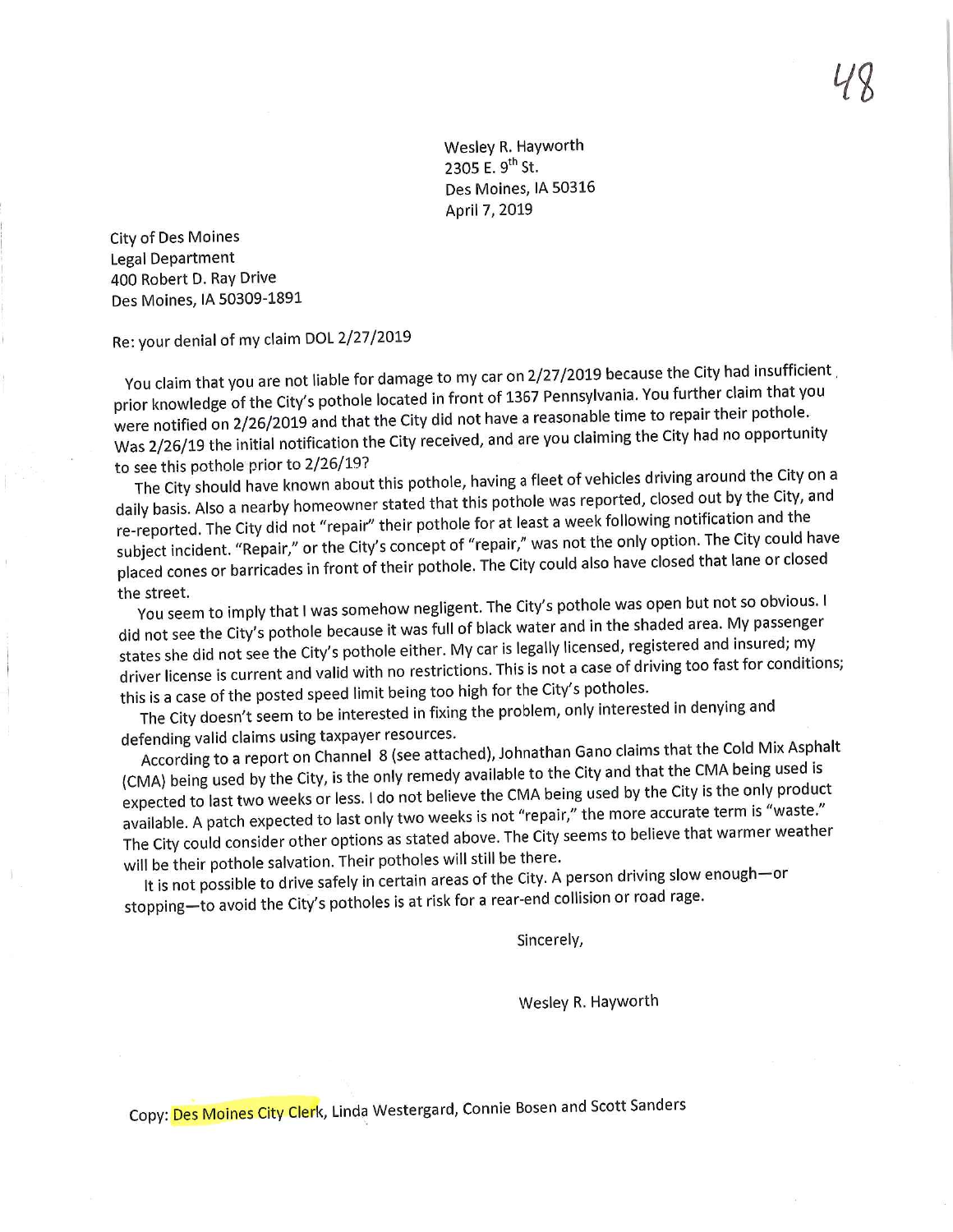Public Works needs your help to fix pesky potholes Page 1 of 1

 $\Delta$ 

According to Gano, potholes can be temporarily patched with cold-mix asphalt within 24 to 48 hours. Cold mix asphalt does not fully set and is the only remedy available during the winter months,

"If we can get a couple weeks out of it, that would be a good performance," Gano said. "Come summertime, we would expect to get a couple years out of hot mix asphalt."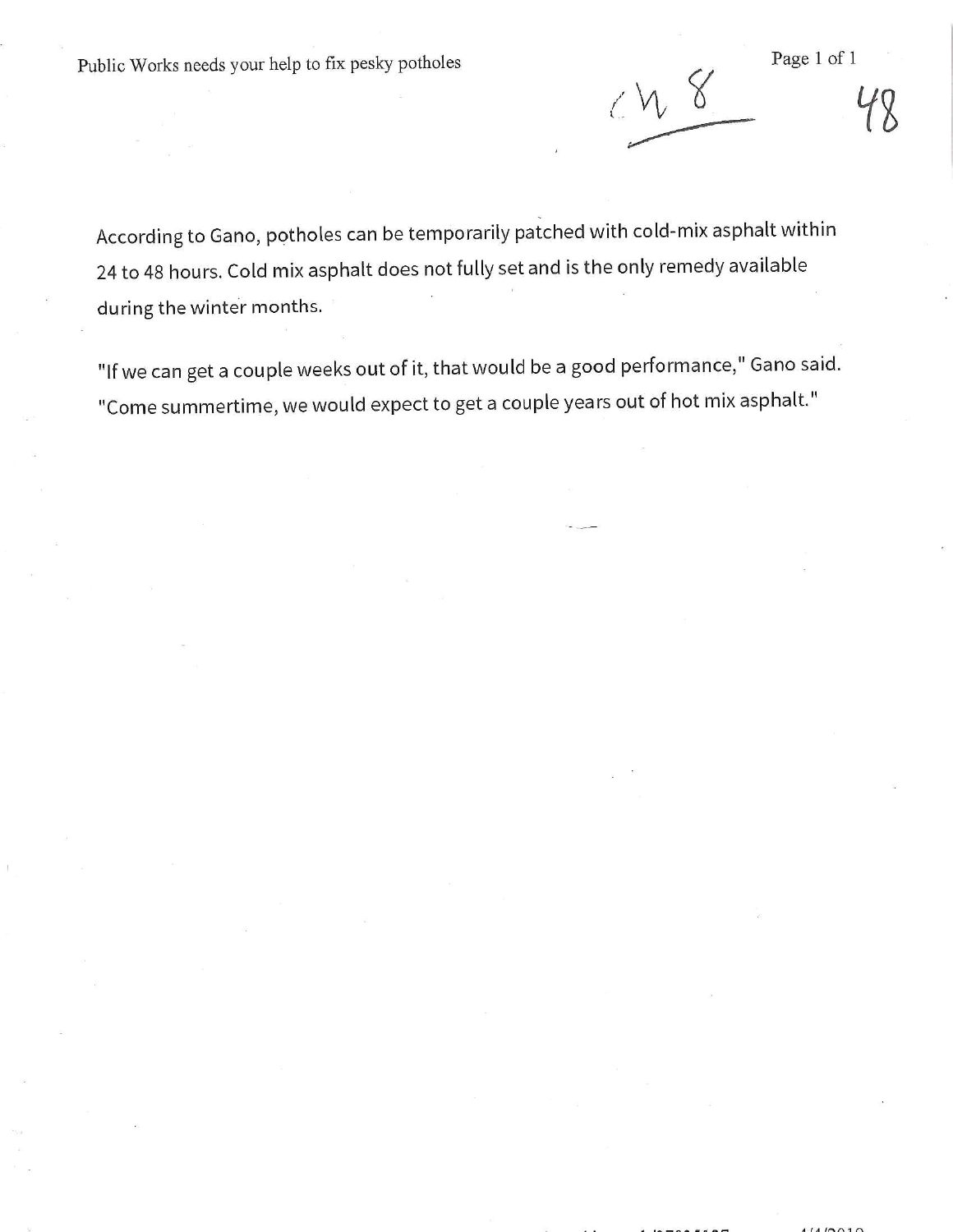

April 22,2019 Date Agenda Item Number  $40$ 

Request from Jenni Klise, 2505 47<sup>th</sup> Street, to speak regarding Citizen's Advisory Board status.

Moved by to to the contract of the contract of the contract of the contract of the contract of the contract of the contract of the contract of the contract of the contract of the contract of the contract of the contract of

|                       |  | <b>PASS</b> | <b>ABSENT</b>   | <b>CERTIFICATE</b>                                                                                                                                                                                      |
|-----------------------|--|-------------|-----------------|---------------------------------------------------------------------------------------------------------------------------------------------------------------------------------------------------------|
| <b>COWNIE</b>         |  |             |                 |                                                                                                                                                                                                         |
| <b>BOESEN</b>         |  |             |                 | I, DIANE RAUH, City Clerk of said City hereby<br>certify that at a meeting of the City Council of said<br>City of Des Moines, held on the above date, among<br>other proceedings the above was adopted. |
| <b>COLEMAN</b>        |  |             |                 |                                                                                                                                                                                                         |
| <b>GATTO</b>          |  |             |                 |                                                                                                                                                                                                         |
| <b>GRAY</b>           |  |             |                 |                                                                                                                                                                                                         |
| <b>MANDELBAUM</b>     |  |             |                 | IN WITNESS WHEREOF, I have hereunto set my                                                                                                                                                              |
| <b>WESTERGAARD</b>    |  |             |                 | hand and affixed my seal the day and year first<br>above written.                                                                                                                                       |
| TOTAL                 |  |             |                 |                                                                                                                                                                                                         |
| <b>MOTION CARRIED</b> |  |             | <b>APPROVED</b> |                                                                                                                                                                                                         |